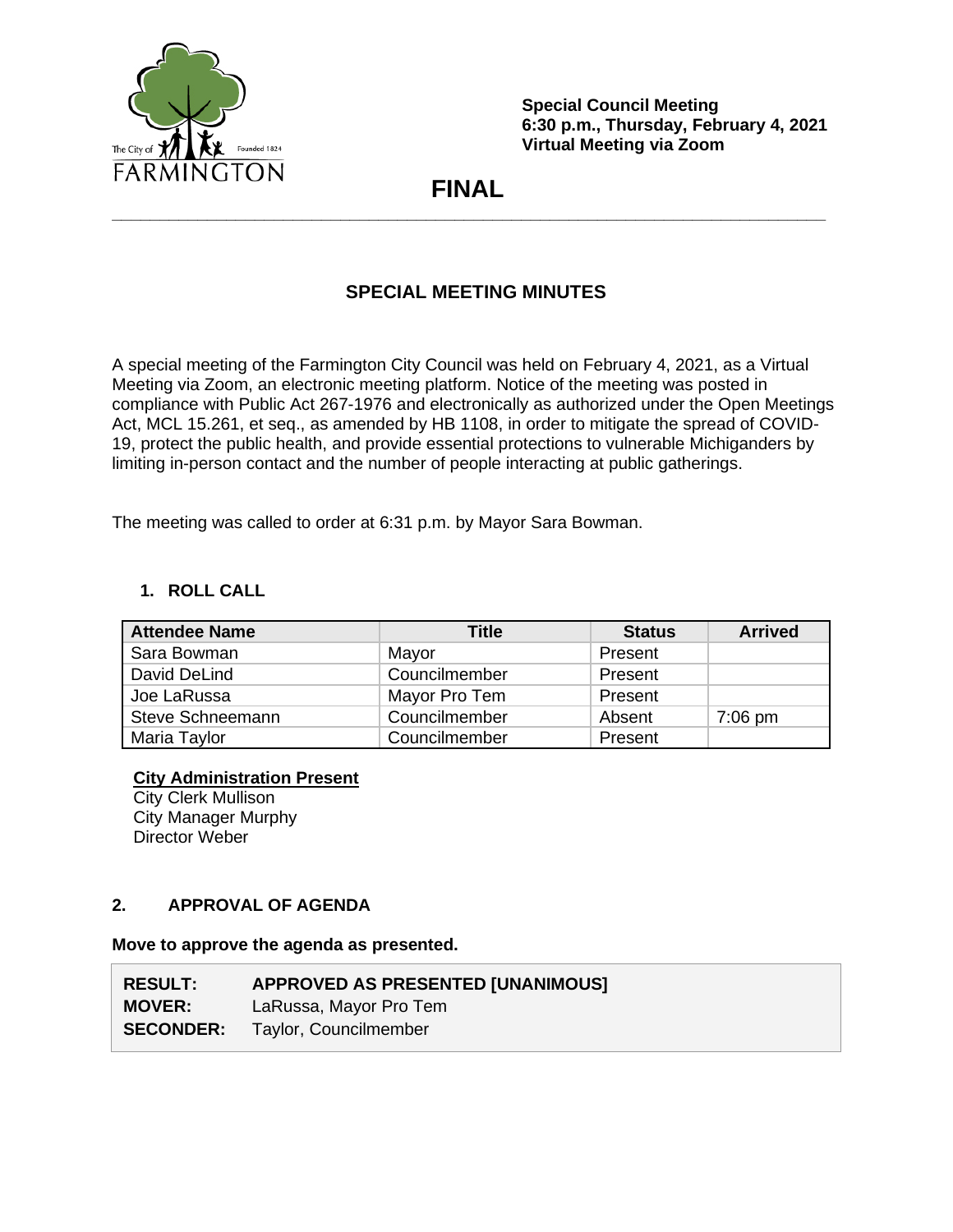## **3. PUBLIC COMMENT**

No public comment was heard.

# **4. FIVE-YEAR FINANCIAL FORECAST**

City Manager Murphy and Director Weber gave a high-level overview of a five-year forecast for the finances of the city. Murphy noted that there were things such as the pandemic and the sale of the Maxfield Training Center property that are not really represented in the forecast. Specifics were reviewed and figures were examined, with particular notice of what was built into the forecast and what could be expected in specific circumstances. Weber noted that any forecast is only as good as the assumptions it is built on and he went over those used for the forecast.

DeLind asked Weber whether state-shared revenue had changed between pre-COVID times and now. Weber responded that state-shared revenues remain close to what they have historically been. He noted that those might change depending on whether a stimulus package goes through and what the earnings of the residents of the State of Michigan will be.

LaRussa thanked Weber for preparing the report and observed that it was always good to have a look out into the future and to see what's coming. In response to a question from LaRussa, Weber said that full statutory state-shared revenue would be 300-500k per year. LaRussa said he was curious as to how this forecast looks as opposed to the forecast done pre-millage and asked Weber to compare the two. Weber and LaRussa discussed home values and assumptions related to housing.

## **5. OTHER BUSINESS**

No other business was heard.

## **6. PUBLIC COMMENT**

No public comment was heard.

#### **7. COUNCIL COMMENT**

DeLind thanked Weber and his team for putting the Five-year Financial Forecast presentation together.

LaRussa promoted the DDA Hot Cocoa Crawl this evening for Heart the Art.